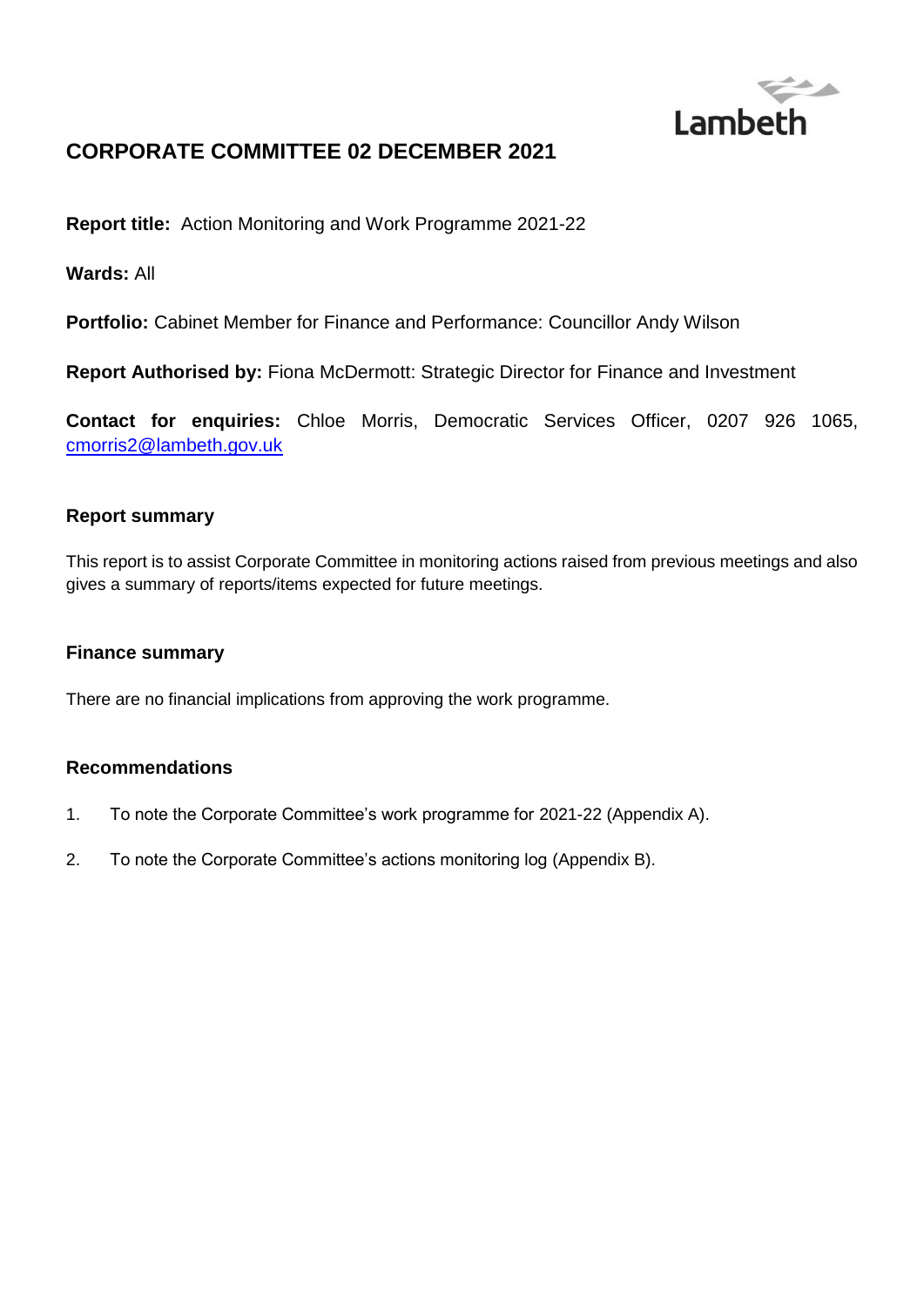# **1. CONTEXT**

1.1 The Corporate Committee receives a regular series of reports relating to the functions set out in paragraph 2.1 and 2.2, and these are listed in Appendix A. In addition to these reports the Committee can determine its own work programme based on its roles including acting as the Council's audit committee.

# **2. PROPOSAL AND REASONS**

# **Terms of Reference**

- 2.1 The Committee's terms of reference set out its remit as the Council's audit committee which includes oversight of the following for areas where the Committee receives reports from officers and the Council's external auditor:
	- a. Internal Audit and Investigation functions, including the consideration of strategies and policies, the annual assurance report, regular reports on completed work and performance of the external provider;
	- b. External Audit annual letter and related reports;
	- c. Review the annual statement of accounts and accounting policies;
	- d. Risk management arrangements;
	- e. Corporate Governance arrangements;
	- f. Annual Governance Statement;
	- g. Whistle blowing arrangements;
	- h. Bribery Act arrangements;
	- i. Regulation of Investigatory Powers Act 2000; and,
	- j. Referrals from other committees.
- 2.2 The Committee's terms of reference also include a number of non-audit responsibilities including the following where periodic reports are received and considered by the Committee:
	- a. Approve the Council's statement of accounts;
	- b. Approve the Council Tax base and the National Non-Domestic Rate base;
	- c. Reports produced by the Strategic Director for Corporate Resources or the Chief Finance Officer;
	- d. Reports on personnel-related issues and Health and safety at work;
	- e. Local Government Ombudsman reports;
	- f. Maintain the Council's Constitution (insofar as it relates to the discharge of non-executive functions) and Financial Regulations;
	- g. Trustee of Trusts;
	- h. Elections;
	- i. Nominations for Freedom of the Borough;
	- j. Orders for designated public places;
	- k. Rush Common Act 1806; and,
	- l. Naming of local streets and buildings.

# **3. FINANCE**

3.1 This report sets work for the Committee's oversight of the Council's financial administration for the year 2021-22. However, the report does not seek decisions which give rise to any direct capital or revenue financial implications.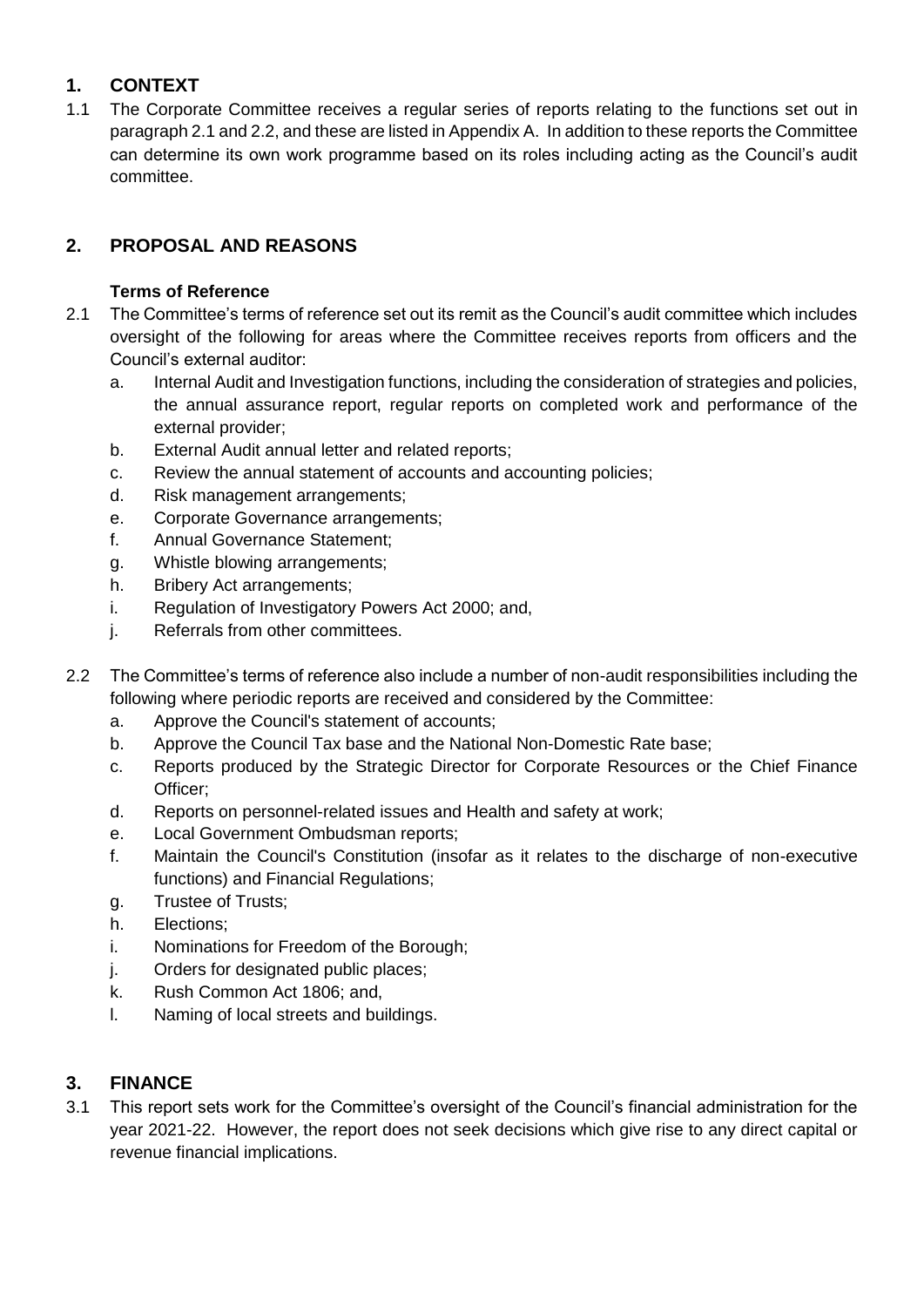## **4. LEGAL AND DEMOCRACY**

- 4.1 There were no specific legal comments arising from this report.
- 4.2 There were no further comments from Democratic Services.

## **5. CONSULTATION AND CO-PRODUCTION**

5.1 The Chair of Corporate Committee is regularly consulted on future items and general business that is likely to be presented to Corporate Committee.

## **6. RISK MANAGEMENT**

6.1 An ineffective audit committee could result in inadequate governance, risk and control arrangements remaining unchallenged, resulting in increased risks of fraud, waste or error and the potential for adverse criticism from the external auditor or other agencies.

## **7. EQUALITIES IMPACT ASSESSMENT**

7.1 None.

## **8. COMMUNITY SAFETY**

8.1 None.

#### **9. ORGANISATIONAL IMPLICATIONS**

9.1 None.

## **10. TIMETABLE FOR IMPLEMENTATION**

10.1 Not applicable.

| <b>Audit Trail</b>                                         |                                                 |                  |                                |                             |  |
|------------------------------------------------------------|-------------------------------------------------|------------------|--------------------------------|-----------------------------|--|
| <b>Consultation</b>                                        |                                                 |                  |                                |                             |  |
| <b>Name/Position</b>                                       | Lambeth<br>directorate/department or<br>partner | <b>Date Sent</b> | <b>Date</b><br><b>Received</b> | <b>Comments</b><br>in para: |  |
| Fiona McDermott,<br><b>Strategic Director</b>              | Finance and Investment                          | 26.10.21         | 09.11.21                       |                             |  |
| Christina Thompson,<br>Director of Finance and<br>Property | Finance and Investment                          | 26.10.21         | 02.11.21                       |                             |  |
| Andrew Pavlou, Principal<br>Lawyer Governance              | <b>Legal and Governance</b>                     | 26.10.21         | 01.11.21                       |                             |  |
| Hamant Bharadia:<br>Assistant Director of<br>Finance       | Finance and Investment                          | 26.10.21         | 15.11.21                       |                             |  |
| Justin Martin, Internal<br><b>Audit and Counter Fraud</b>  | <b>PricewaterhouseCoopers</b>                   | 26.10.21         | 02.11.21                       |                             |  |
| Maria Burton, Democratic<br>Services                       | <b>Legal and Governance</b>                     | 26.10.21         | 26.10.21                       |                             |  |